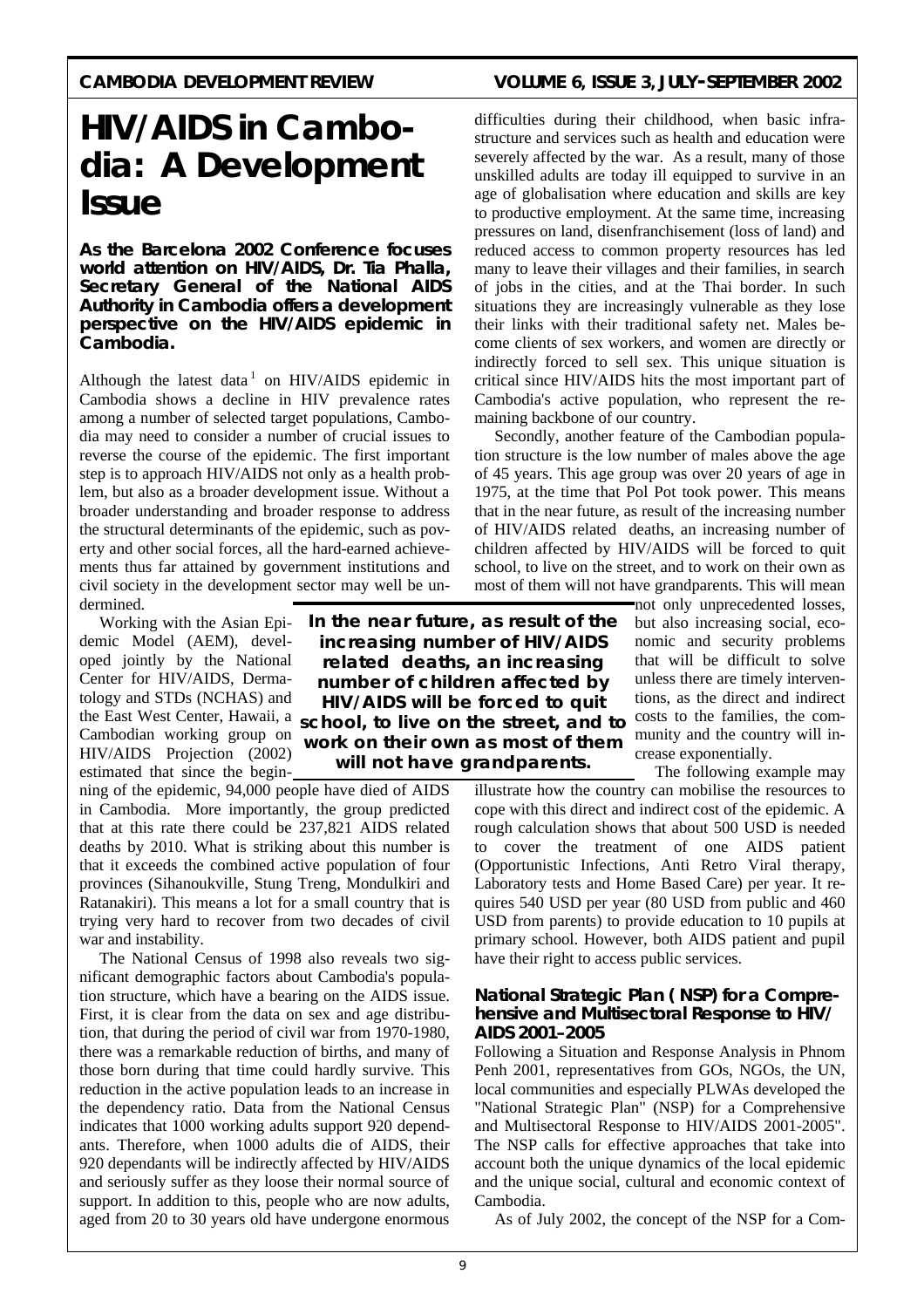# CAMBODIA DEVELOPMENT REVIEW VOLUME 6, ISSUE 3, JULY-SEPTEMBER 2002

prehensive and Multisectoral Response to HIV/AIDS has been used as a tool for the development of a Strategic Plan in three ministries: the Ministry of National Defence, Ministry of Social Action, Labour and Youth Rehabilitation, the Ministry of Rural Development, and in two Provinces: Siem Reap and Pursat.

## **Building and Mobilising Social Capital**

In the past decade, in addition to loans, donors have provided significant funding to Cambodia to build local capacity and support efforts in the prevention and care of HIV/AIDS. Now that the NSP calls for a deeper and broader involvement of every cell of society, the main question that is repeatedly asked is, "Where will Cambodia find the resources to tackle this epidemic? ".

 To cope with this complex issue, there is a need to consider the existing resources in the community as shown in the figure below. And in order to understand the concept of social capital as it is presented here, it is useful to be familiar with some the terminology.

 **Social networking:** Different components of the society are bound together in official and unofficial networks. At the Community level for example, the Village Development Committee and the Funeral Committee can be considered respectively as official and unofficial networks. Along with other elements in the community, they constitute a social safety net for people living in that community. At provincial level, and in the health sector, Prococom is a form of social network between the Health Department and a number of NGOs working to improve the health status of a given province. Moreover, the Health Department is linked by vertical and horizontal lines of coordination.

**Social fabric** refers to the existence and the quality of the relationship between different components of the network. Change and/or stress can damage or break this relationship. The adoption of a new regime, new social values and the massive movement of population in the Khmer Rouge period resulted in the social disintegration of Cambodian society, and destruction of the safety net. South Africa offers another example,"...an increasing number of orphans of AIDS, who grew up without parental support and supervision, may turn to crime. Crime will increase because of the disintegration of the social fabric of our society ".<sup>2</sup>

 **Social cohesion** denotes the closeness of the relationship between those components. It is useful to consider two types of force:

• *Centripetal force*: a force that brings different components of the network closer together. Trust, confidence, compassion, good governance, democracy, the respect of human rights, rule of law, and the preservation of national and cultural heritage, are among the forces that bring people closer to each other and hence, contribute to social cohesion. "Building peace out of the bitterness and pain of Cambodia's past requires the re-establishment of trust, the transition from shame to dignity and pride, from desire for vengeance to acceptance and forgiveness, and a search for ways of living and

> working together. These contribute to healing and re-building communities. They create and strengthen social capital: a society's stock of inter-personal and inter-group relationships based on mutual trust and respect, and on a sense of the common good."<sup>3</sup>

• On the opposite side is the *Centrifugal force*: a force that increases separation of different components of the network. Selfishness, corruption, cheating, nepotism, autocratic leadership, demagoguery, and bad governance are barriers to social cohesion as they destroy trust and confidence in different components of the network.

**Social capital** is a feature of social organisations, as are trust, norms and networks that can improve the efficiency of society by facilitating coordinated actions. Social capital is productive as it makes it possible to achieve ends that would not otherwise be attain-



10